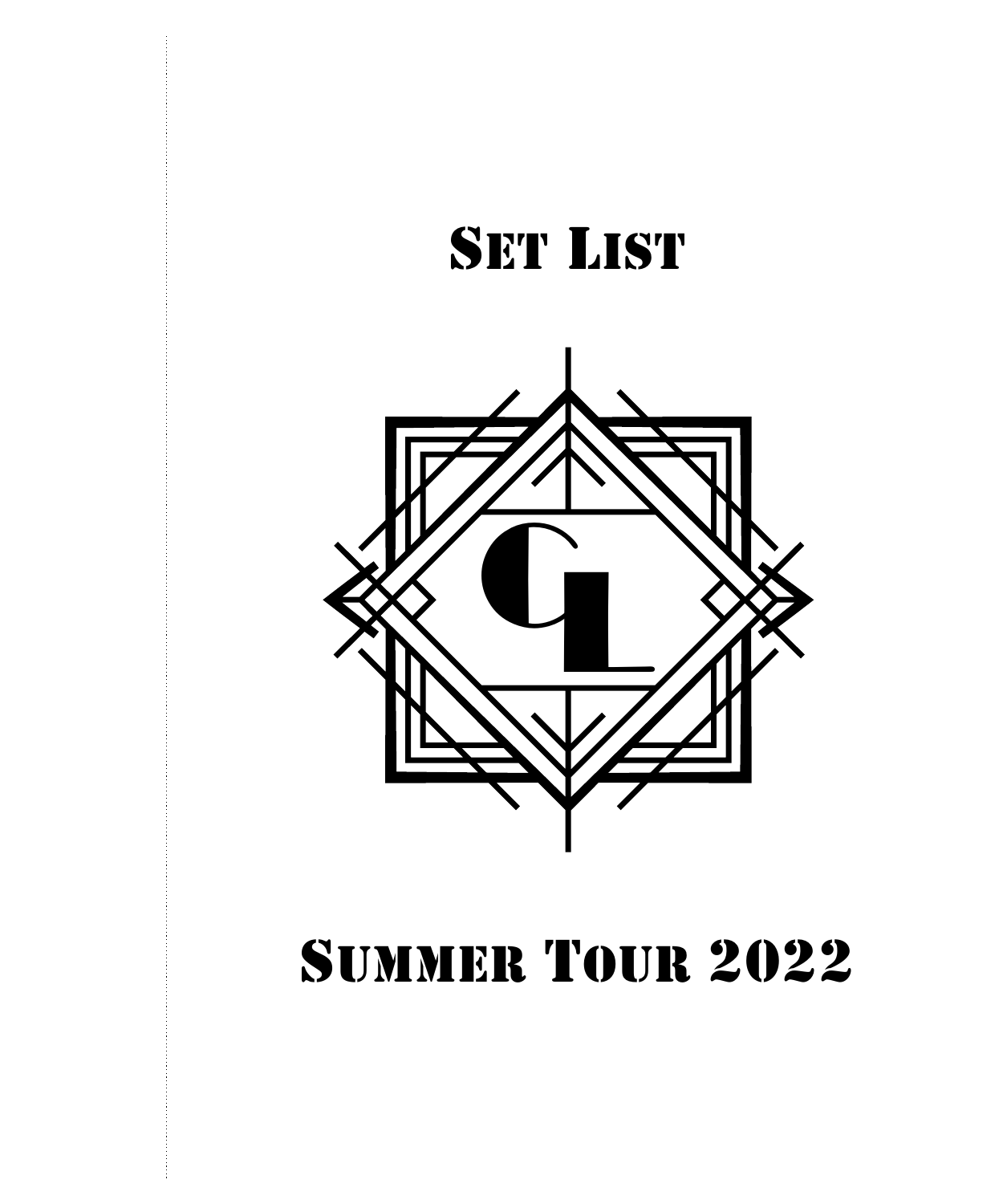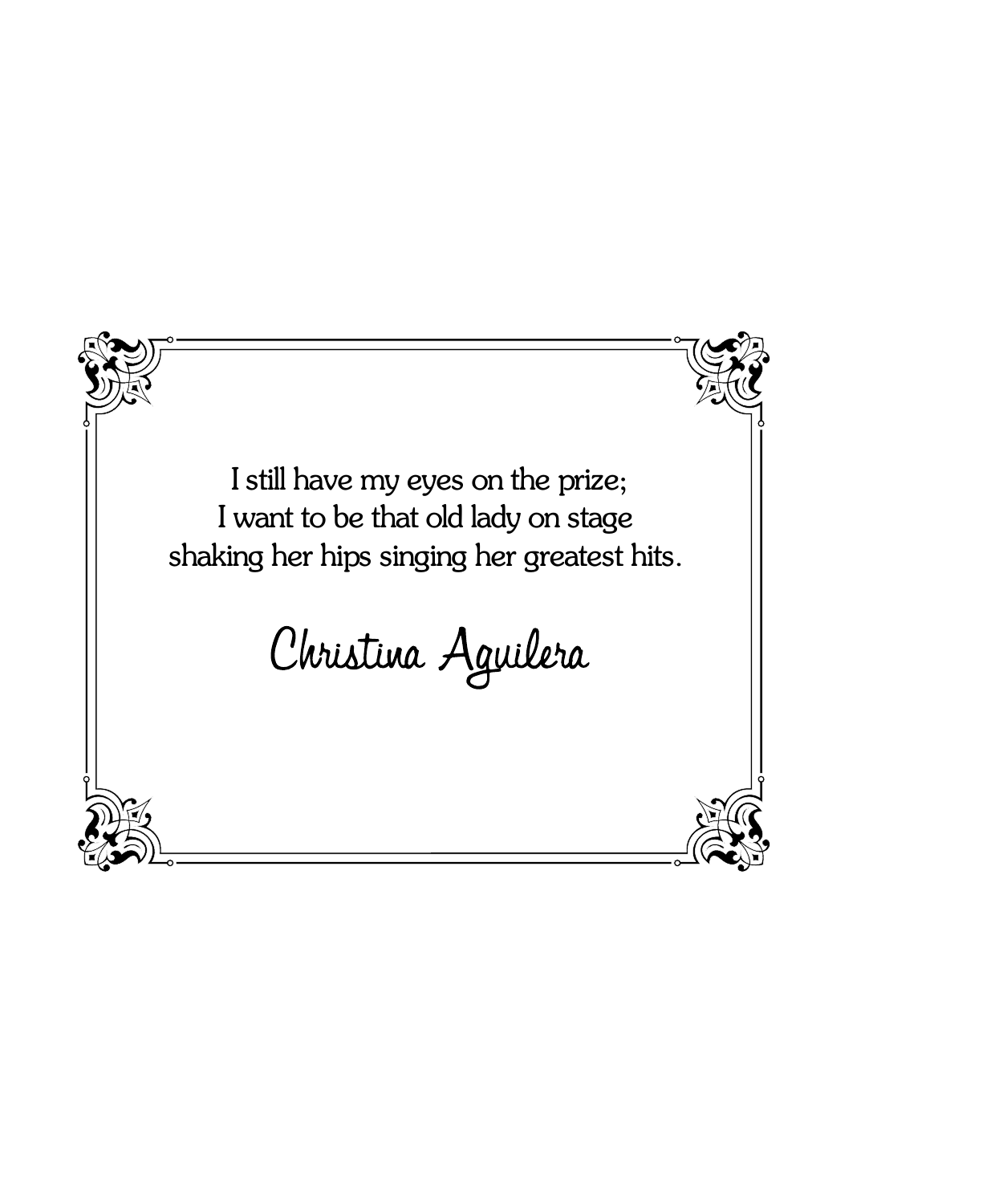

## GREATEST HITS: 13

**Every band has certain hits that the crowd expects to hear. The same goes for bars, and these are the hits that put Copper on the map.**

### THE COPPER COCKTAIL

*A delicious and frothy drink that's fruity and complex:* Earl Grey Tea, Beefeater Gin, Apricot, Lemon, Egg White.

### THE INDIAN ARMY

*Reminiscent of aromatic Indian sweets, this is a staff favorite:* Cardamom & Lavender-infused Bombay Sapphire East Gin, Orgeat, Agave, Lemon, Egg White.

### THE ITALIAN STALLION

*It's like a Godfather, but can knock you out:* Overproof Bourbon, Amaro Nonino, Orange Peel.

### THE KENTUCKY NINJA

*A Hollywood classic:* Lavender-Honey Syrup, Toki Japanese Whisky, Bourbon, Lemon.

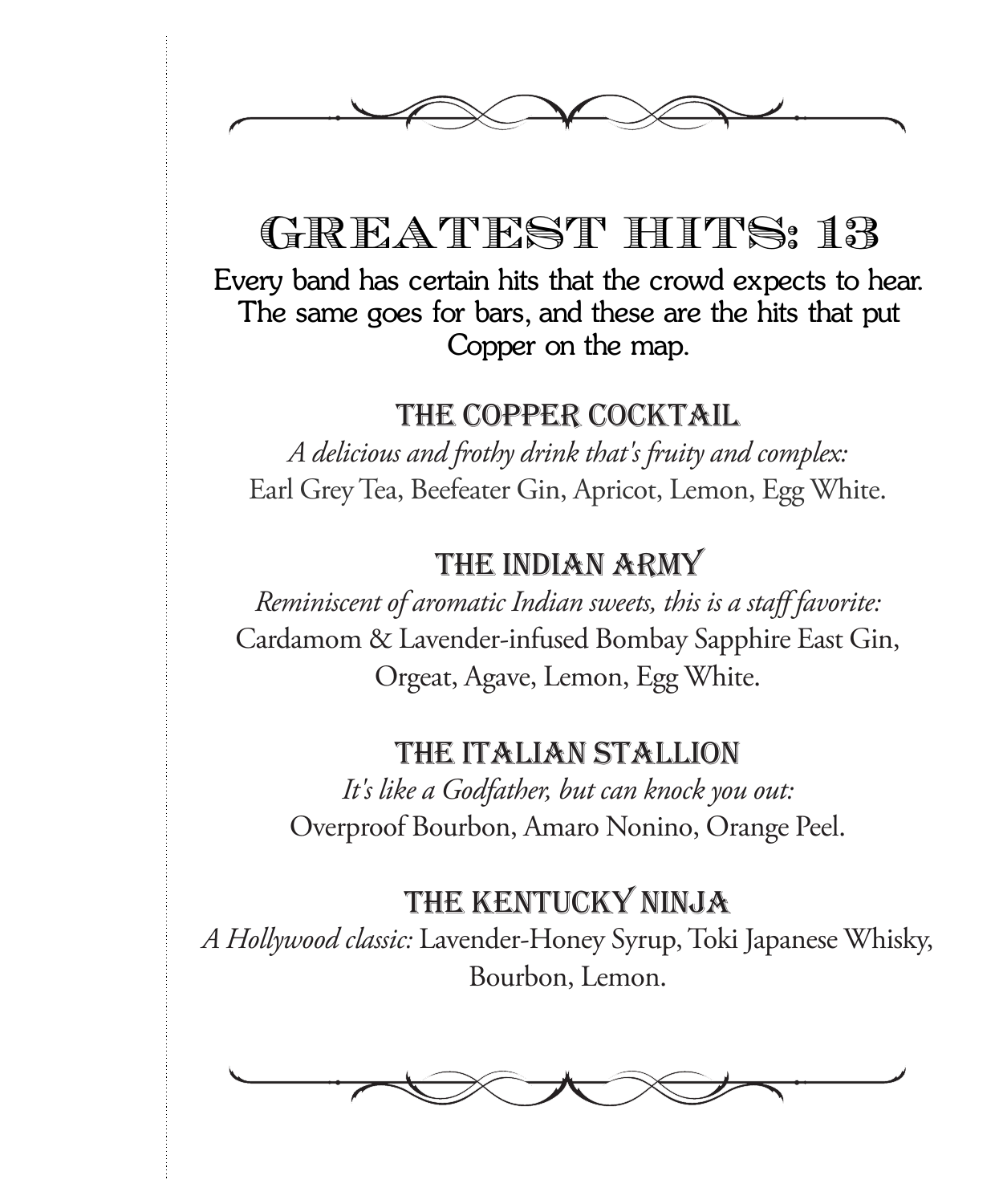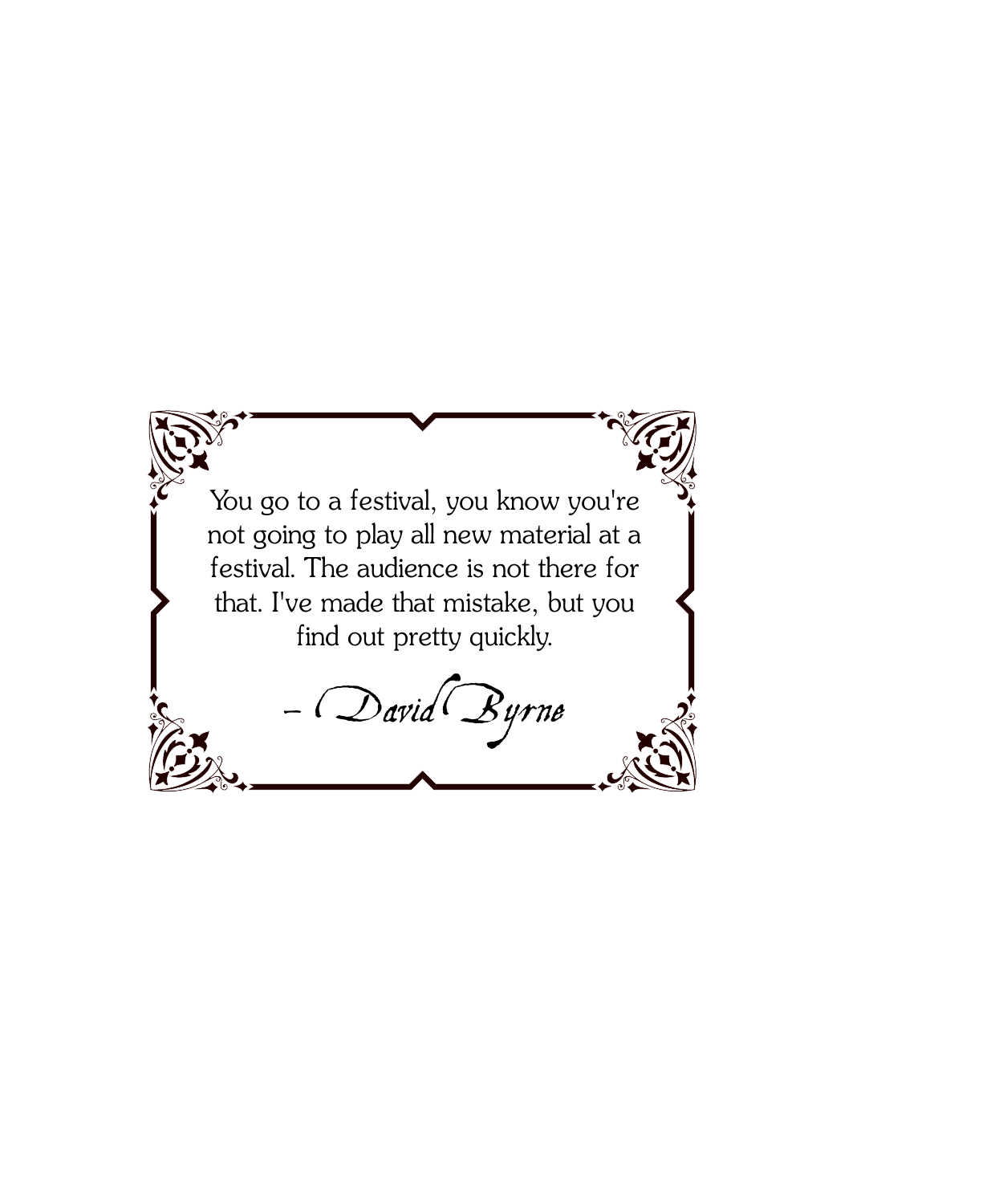## *Stuff from the New Album: 14*

Sometimes you just have to go into the studio to work on new stuff to keep the fires burning. Here are some cuts from our latest session.

### pretty in pink

*A delightful and refreshing drink full of summer fruit goodness:* Strawberry, Watermelon, Cucumber, Gin, and Soda.

## purple haze

*Beautiful and rich, this drink combines the intense flavors of Jamaican rum with the tropical and mellow flavors of the Philippines:* J.Wray Rum, Banana, Coconut, Ube, and Lime.

### bLUEBERRY HILL

*Bright and fruity meets bold and herbal in this revitalizing treat*: Beefeater Gin, Cocchi Americano, Fino Sherry, Blueberry and Taragon.

### TROPICALIA

*Tugging at the bright and tropical notes of our very own blend by ABQ's own Slow Burn Coffee, this bubbly cooler goes down easy:* blend of Rums, Benedictine, Coffee Nerd Cordial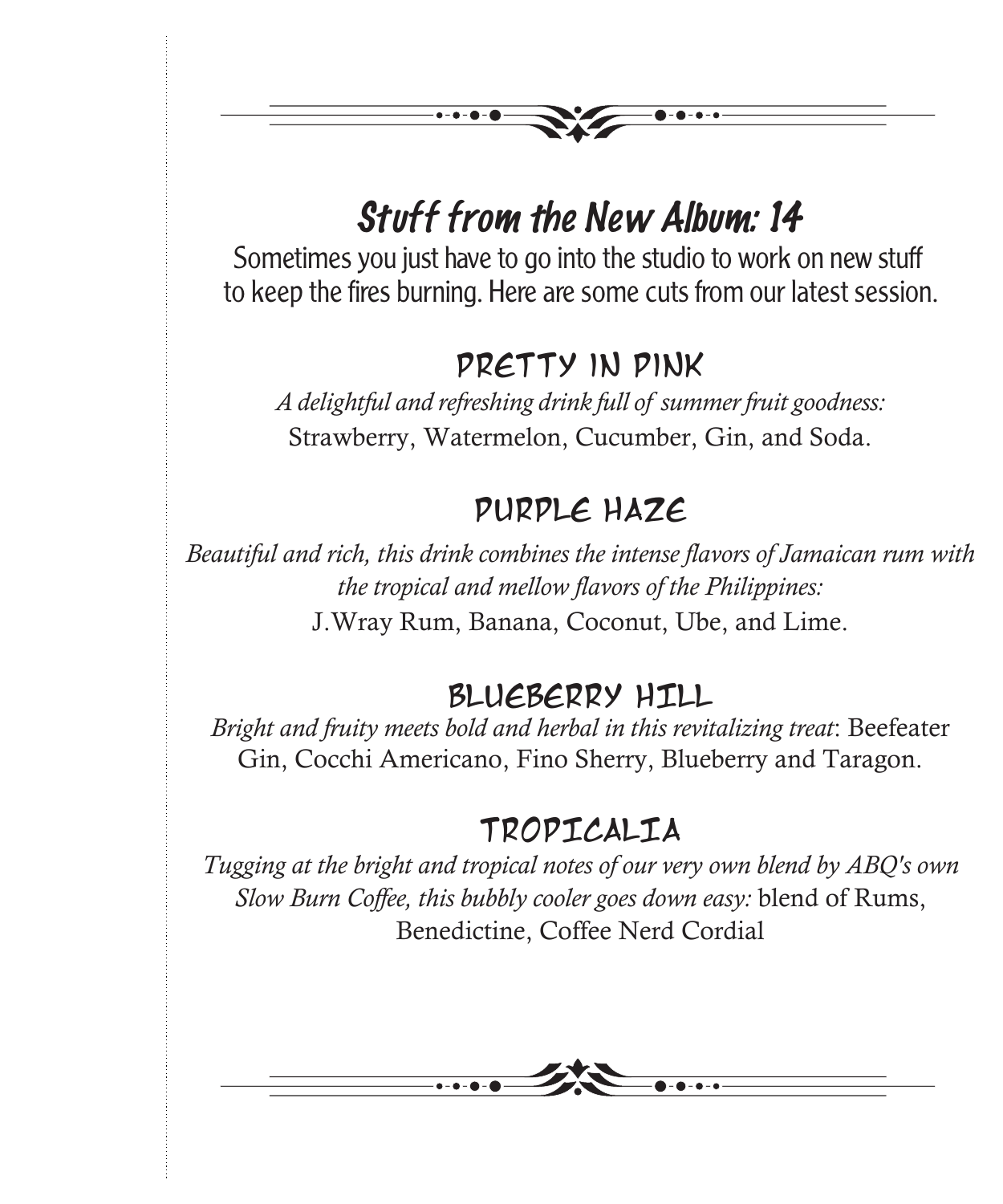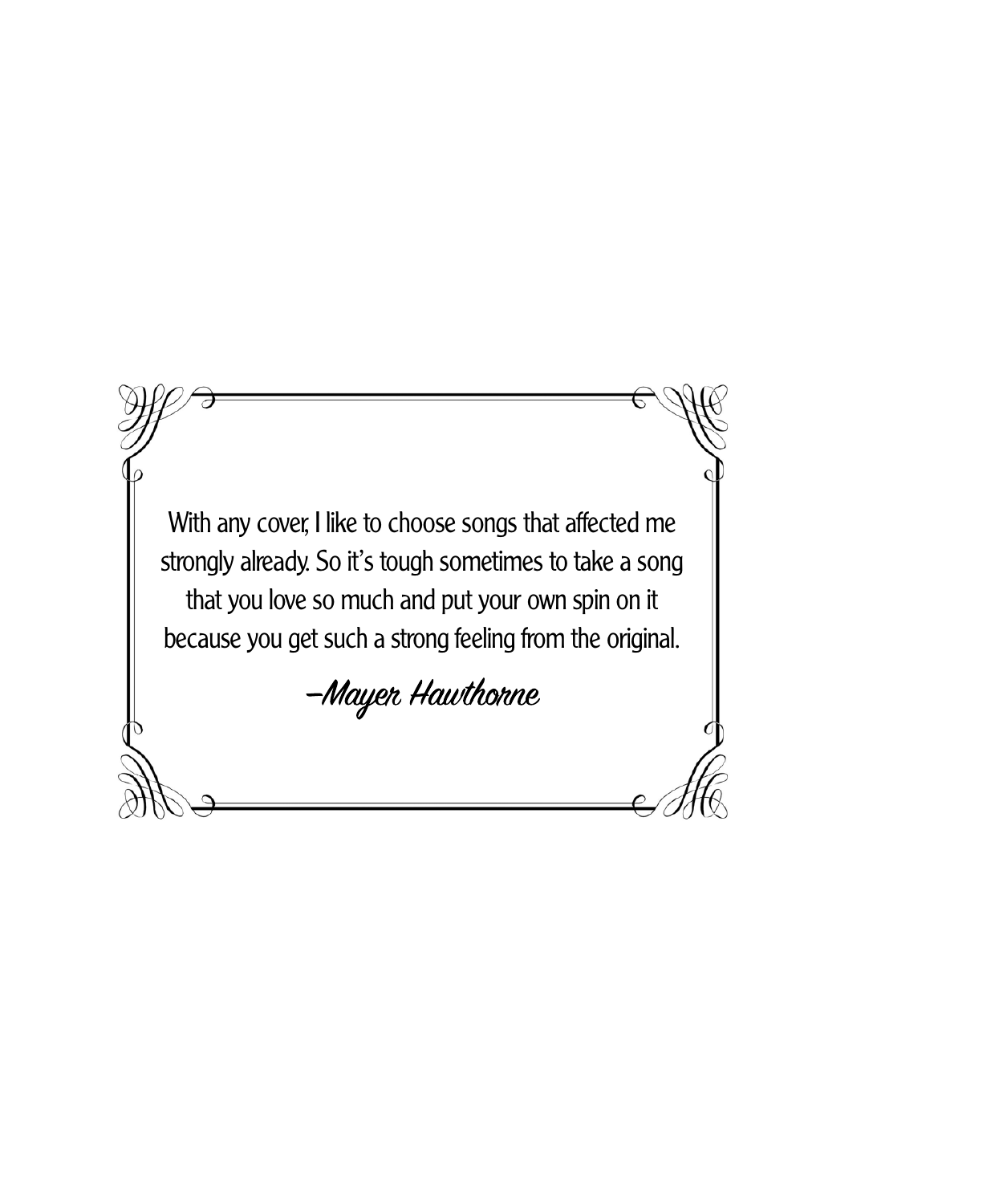$H<\infty$ 

Some hits are so good they always bring the crowd to their feet. These are some of our favorites from other drink makers throughout history.

### THE SATURN

*A tropical gin classic from 1967 by California bartender J. "Popo" Galsini:* Fords Gin, Passionfruit, Orgeat, Velvet Fallernum, Fresh Lemon Juice.

## gIMLET

*Made popular by the British Navy, this tart classic is a great way to keep away the scurvy:* House-Made Lime Cordial, Fords London Dry Gin.

## Cosmopolitan

*Brought to prominence by Toby Cecchini in 1988 while working at the Odeon in New York City, this drink has taken on a life of its own. We like to stay true to Toby and use the original Absolut Citron for ours:* Absolut Citron, Cointreau, Fresh Lime, Cranberry Juice Cocktail.

## Espresso Martini

*Legend has it that in 1984, a top UK model came sashaying up to Dick Bradsell's bar in London asking for a cocktail that would both, "Wake her up & f@&k her up". Delicious, beyond just an after dinner decadence, The Espresso Martini today is a rich balance of:* Absolut Vodka, Slow Burn Espresso, Coffee Liqueur.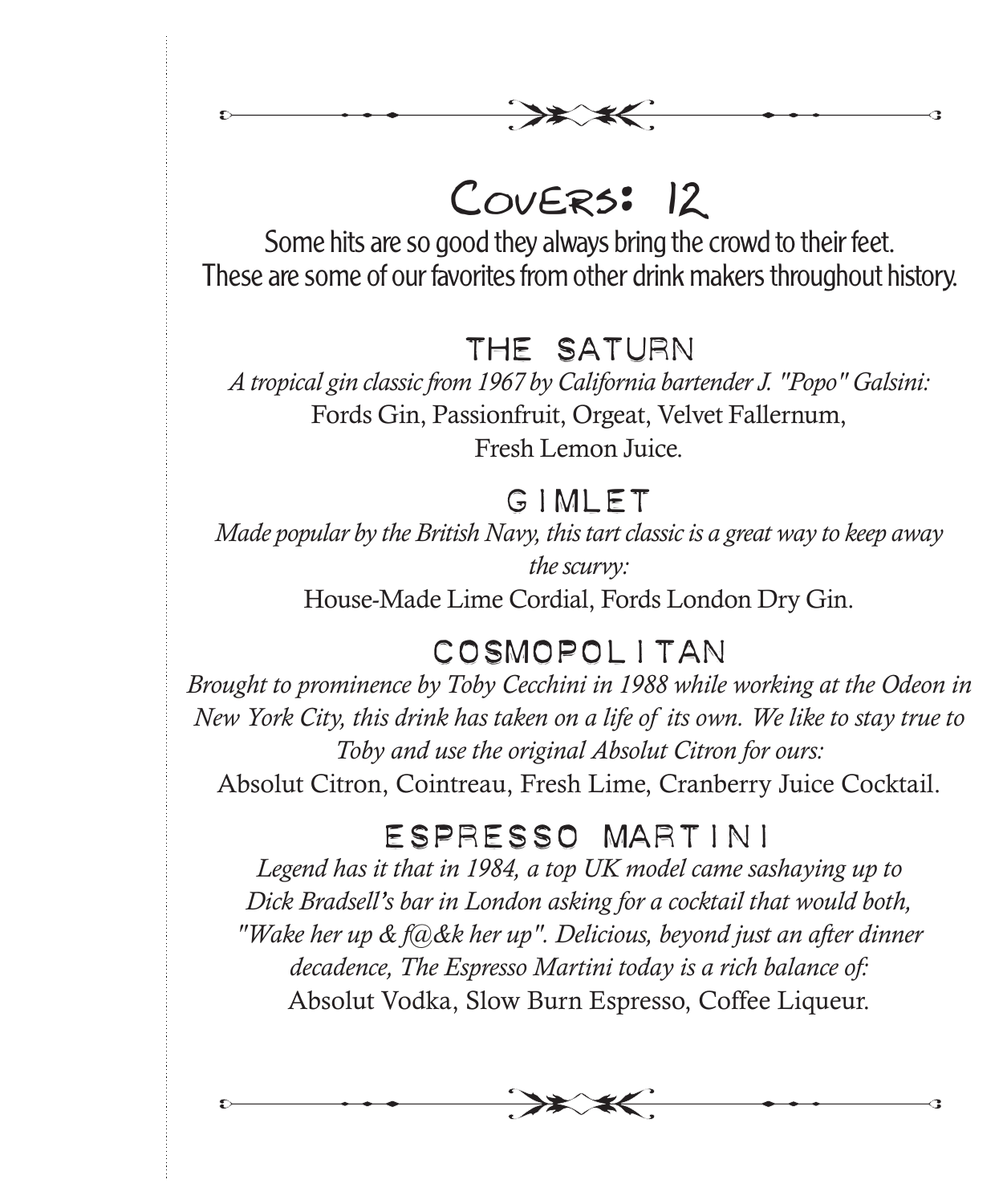

Wine

 $\lambda$ 

| iparkling                                               | glass | bottle |    |
|---------------------------------------------------------|-------|--------|----|
| La Marca Prosecco - Veneto, IT                          | 9     | 34     |    |
| <b>Gloria Ferrer Blanc de Blanc</b> - Carneros. CA      |       | 11     | 42 |
| <b>Le Grand Courtage Blanc de Blancs</b> - Burgundy, FR |       | 40     |    |
| White & Rosé                                            |       |        |    |
| <b>Kung Fu Girl Reisling -</b> Columbia Valley, WA      | 10    | 40     |    |
| <b>Anna's Way Sauvignon Blanc</b> - New Zealand         | 11    | 42     |    |
| <b>Sean Minor Chardonnay - Central Coast, CA</b>        | 10    | 38     |    |
| <b>Chaumeau Balland et Fils Sancerre - Loire, FR</b>    |       | 62     |    |
|                                                         |       |        |    |
| <b>Sea Sun Pinot Noir, CA</b>                           | 11    | 42     |    |
| <b>Chop Shop Cabernet Sauvignon</b> - CA                | 13    |        |    |

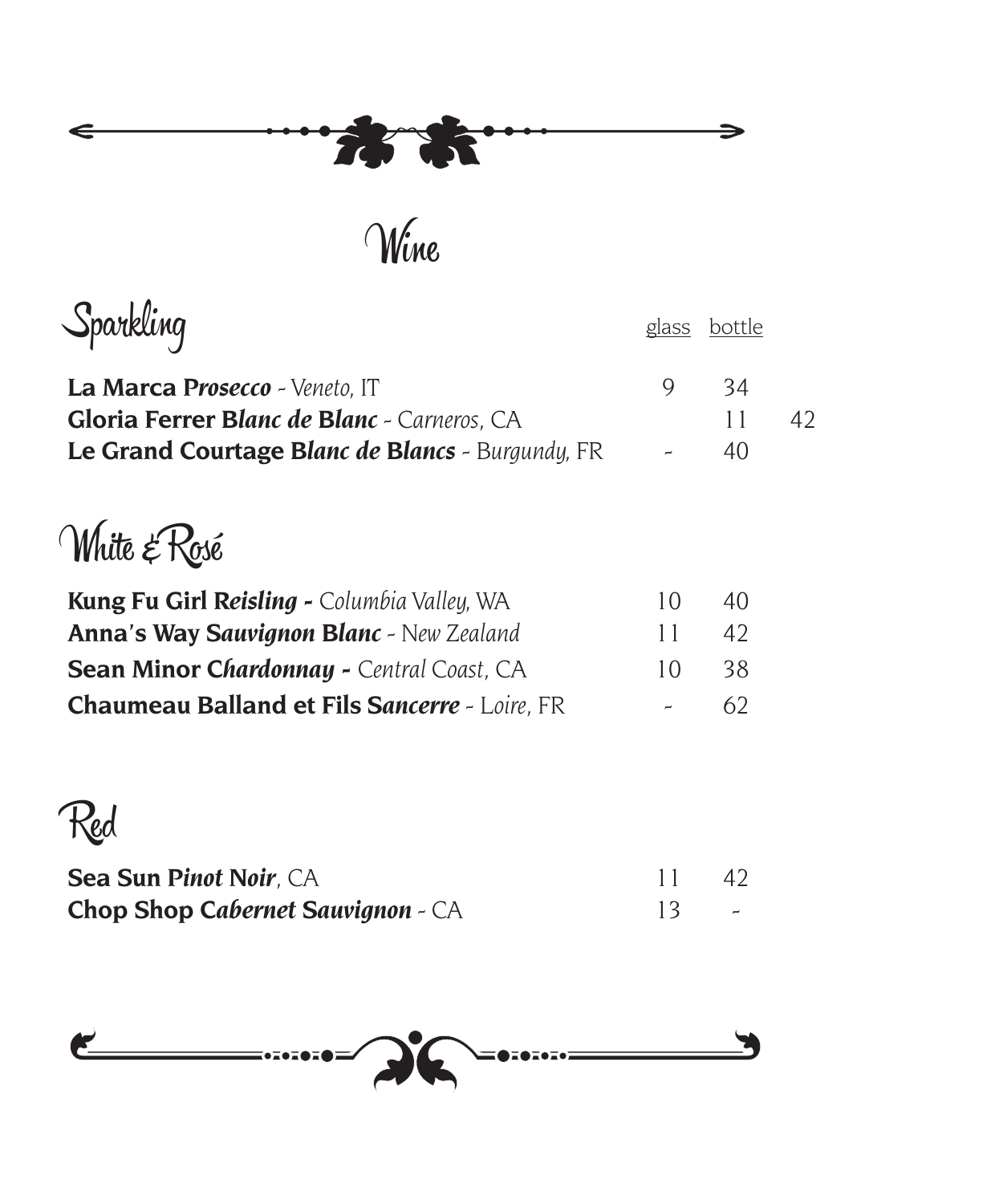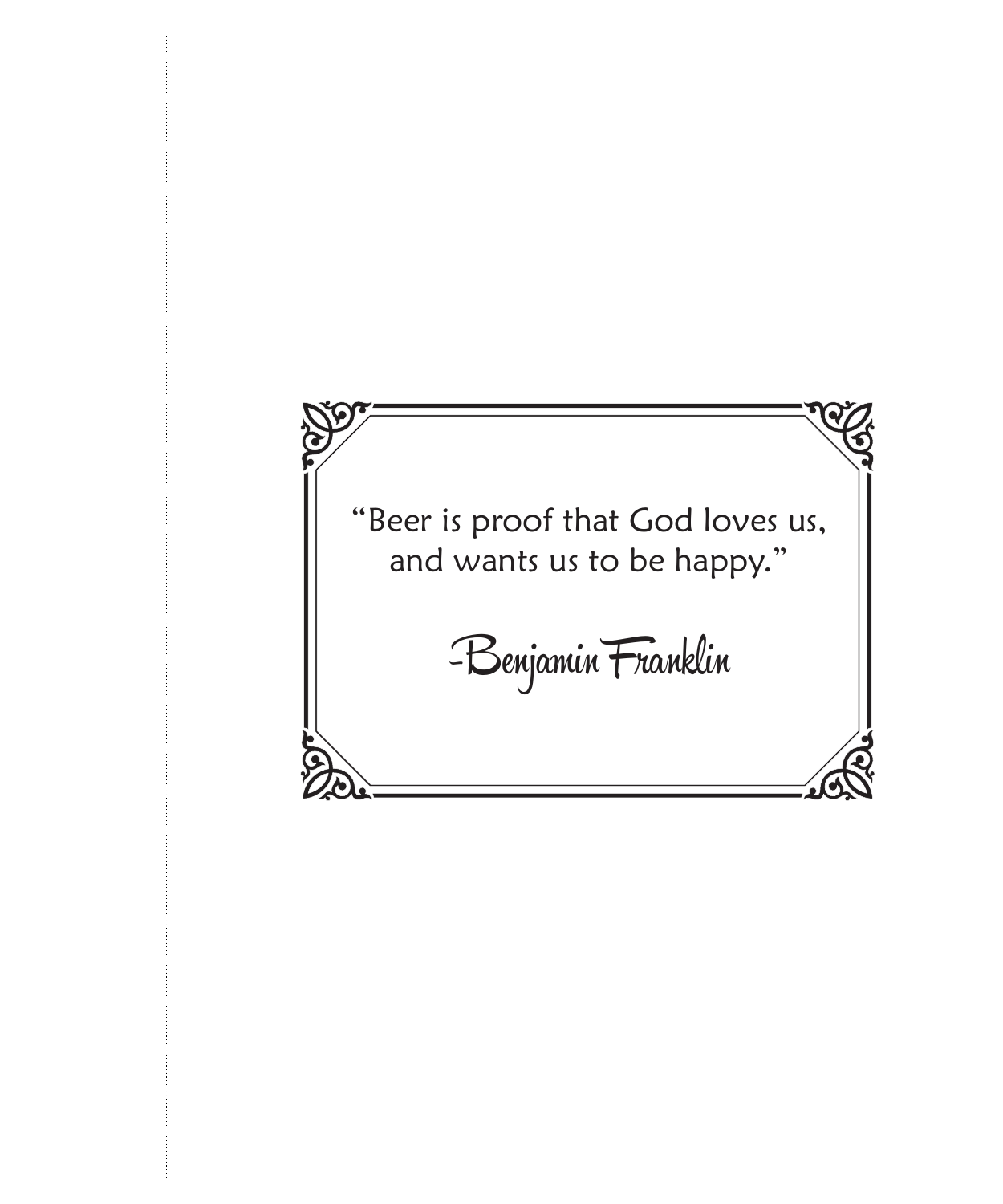# BOTTLES, CANS & TAP

| Schlitz   Adjunct Lager   Pabst Brewing Co.   USA                          | 5 <sup>1</sup> |
|----------------------------------------------------------------------------|----------------|
| Dos Equis   Lager   Cervecería Cuauhtémoc Moctezuma,<br>S.A. de C.V.   MEX | $\overline{7}$ |
| 3 O'Clock Kolsch   Kolsch   Steel Bender Brewing   NM *                    | $\overline{7}$ |
| Guinness   Irish Dry Stout   Guiness Ltd.   IRL *                          | $\overline{7}$ |
| Mass Ascension   American IPA   Ex Novo   NM *                             | $\overline{7}$ |
| Elevated   American IPA   La Cumbre   NM *                                 | 7              |
| Old Rasputin   Russian imperial Stout   North Coast Brewing   CA *         | 8              |
| Lavender   Herbed Apple Cider   Sandia Hard Cider   NM                     | $\overline{7}$ |
| Cerveza Atletica   N/A Mexican Lager   Athletic Brewing   USA              | 6              |
| Run Wild   N/A IPA   Athletic Brewing   USA                                | 6              |
|                                                                            |                |

**\*= On Tap**

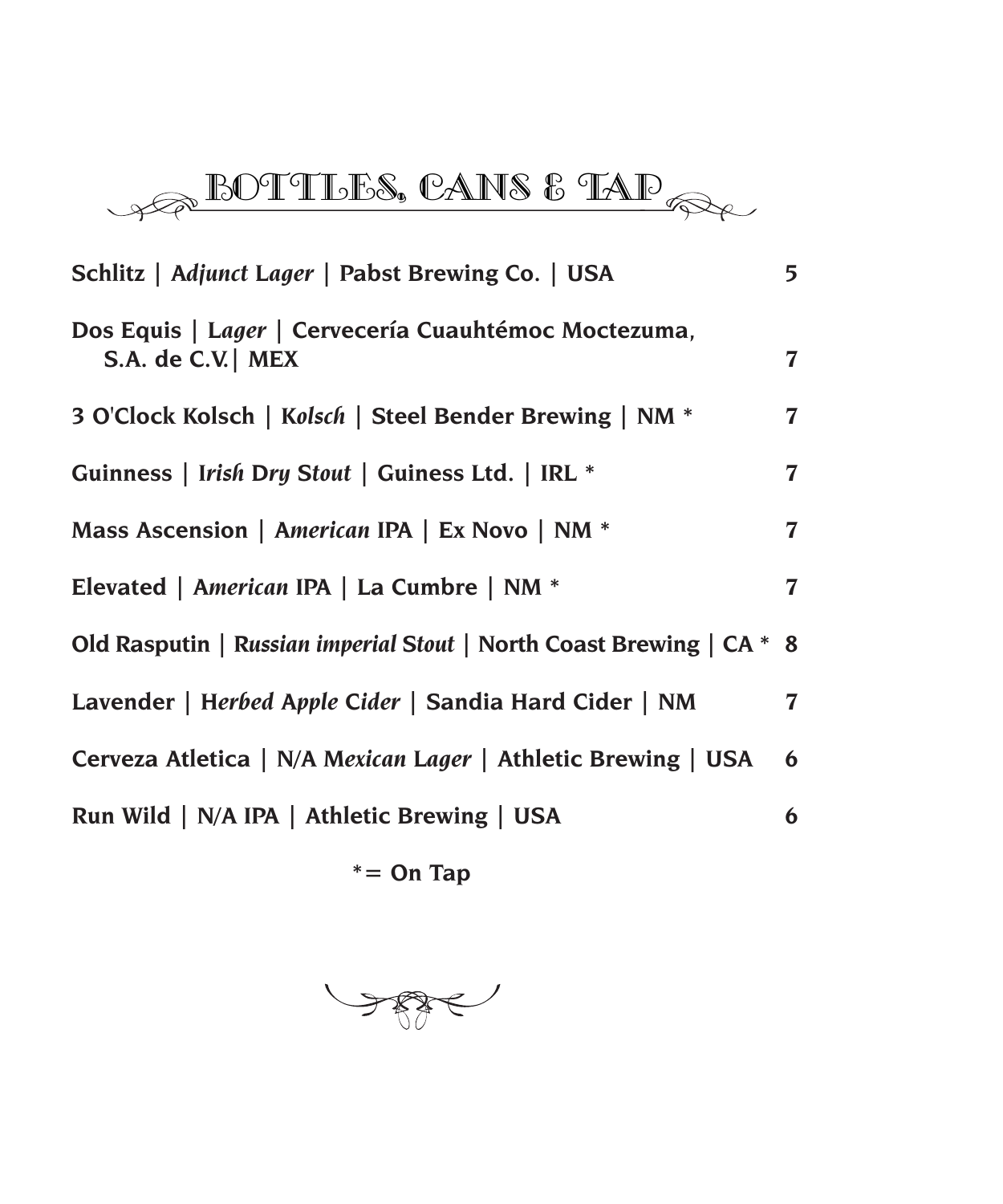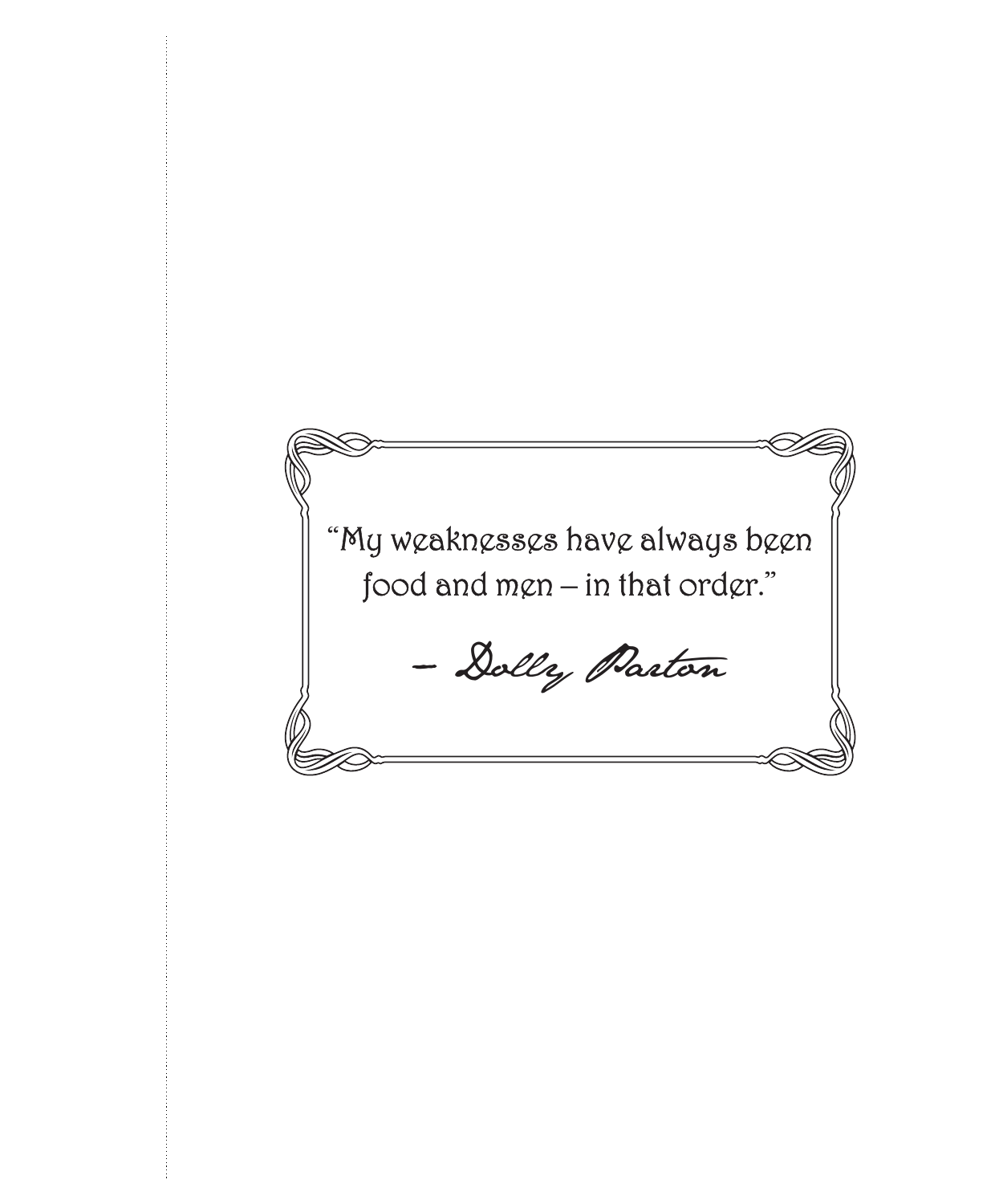| $\frac{1}{\sqrt{2}}\int_{0}^{\infty}\left( \int_{0}^{\infty}\left( \int_{0}^{\infty}\right) \frac{dx}{\sqrt{1-x^{2}}}dx\right) dx$ |  |
|------------------------------------------------------------------------------------------------------------------------------------|--|
|                                                                                                                                    |  |

```
Food
```

| <b>FRIES</b><br>Your Choice   Salt & Pepper   Parmesan& Truffle Oil   Cajun Spices                                                                       | $\overline{7}$ |
|----------------------------------------------------------------------------------------------------------------------------------------------------------|----------------|
| <b>SUPER NACHOS</b><br>Pinto Beans   Roasted Jalapeño   House Queso   Pico de Gallo  <br>Guacamole   Jalapeño Creama   Cotija<br>Add Chicken or Beef \$4 | 12             |
| <b>LUMPIA</b><br>Filipino Pork & Shrimp Roll   Carrots   Onions   Garlic  <br><b>Filipino Herbs &amp; Spices</b>                                         | 9              |
| <b>FRIED GOAT CHEESE</b><br>Panko Crust   Green Chile Jam   Herb Aioli                                                                                   | 11             |
| <b>STEAMED MUSSELS</b><br>Saffron Broth   Roasted Tomato   Pepper   Onion   Cilantro  <br>Chicharrón Crumbles   Baguette                                 | 16             |
| <b>SAUCY FRIES</b><br>House Queso   Jalapeño Creama   Copper Sauce<br>Add Beef Birria \$4                                                                | 12             |
| <b>ELOTE</b><br>Grilled Corn   Vegan Mayo   Cotija   Cilantro   Lime                                                                                     | \$9            |
| <b>ARUGULA SALAD</b>                                                                                                                                     | 10             |
| Arugula & Frisée   Cherry Tomato   Pickled Onion   Parmesan   Walnuts  <br>Your Choice   Mustard   Chili Lime Vinaigrette                                |                |

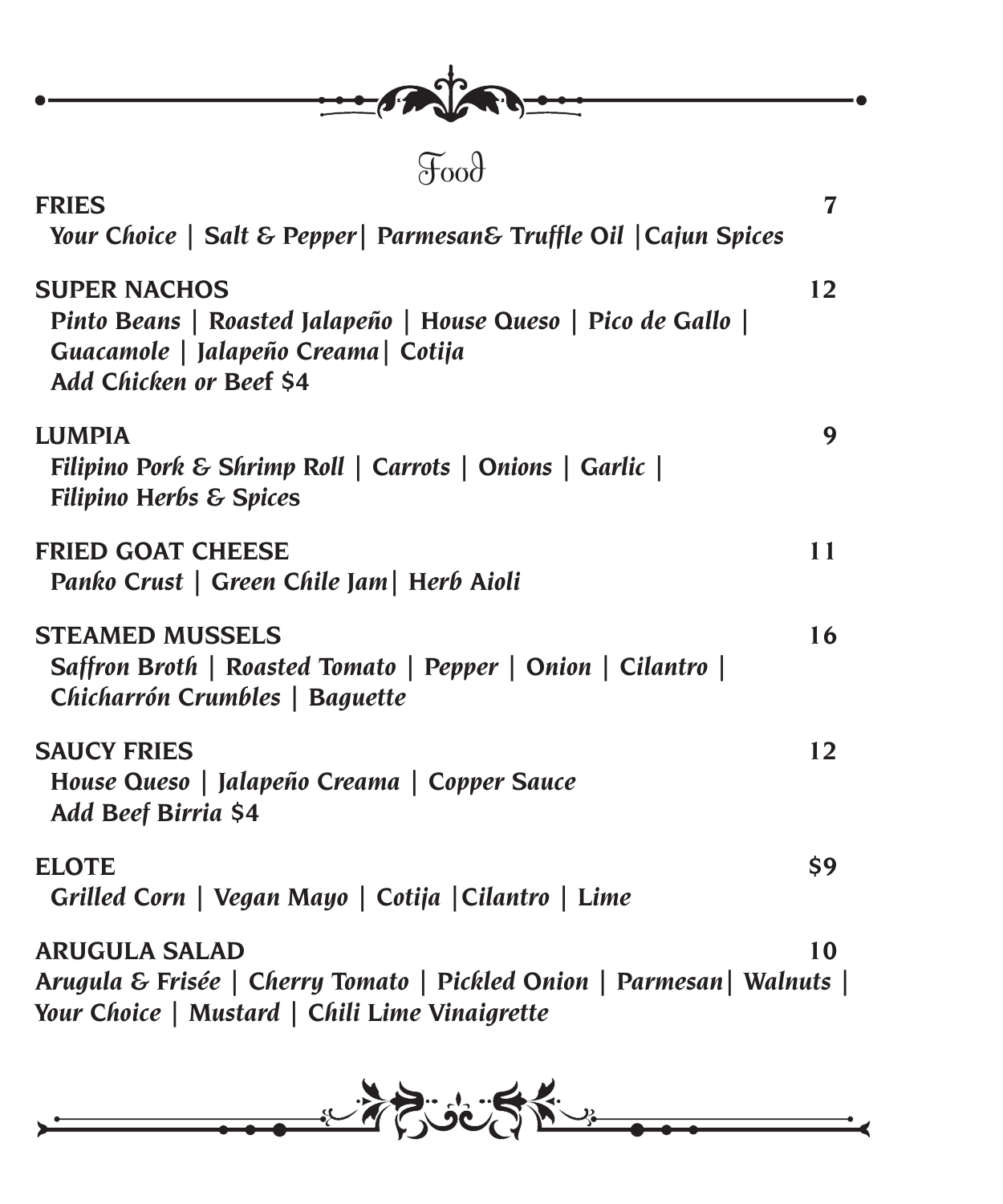| →<br>$\bullet\bullet\bullet\bullet\bullet\bullet\bullet\bullet$                                                                                                                                                                                                          |    |
|--------------------------------------------------------------------------------------------------------------------------------------------------------------------------------------------------------------------------------------------------------------------------|----|
| $\mathfrak{F}^{\text{loop}}$<br>$3 $14$ or $4 $16$<br><b>TACOS</b><br>Beef Birria   Queso Oaxaca   Pico de Gallo<br>Baja Fish   Asian Cabbage Slaw   Green Onion   Copper Sauce<br>Vegan Al Pastor Jackfruit   Grilled Pineapple   Red Onion  <br>Green Chile   Cilantro |    |
| <b>RED CHILE CHICKEN SKEWERS</b><br>Chile Marinated Chicken Breast   Jalapeño Aioli                                                                                                                                                                                      | 11 |
| <b>STEAK CHIMI</b><br>Marinated Skirt Steak   House Chimichurri   Fries<br>Add Egg \$2.50                                                                                                                                                                                | 18 |
| <b>SONORAN DOG</b><br>Pinto Beans   Bacon   Caramelized Onion   Pico de Gallo  <br>Guacamole Cream   Fries                                                                                                                                                               | 13 |
| Half Dozen \$9   Dozen \$16<br><b>WINGS</b><br>Your Choice   Jalapeño Crema   Cajun Dry Rub                                                                                                                                                                              |    |
| <b>COPPER BURGER</b><br>Cheddar   LTP   Copper Sauce   Fries<br>Add Bacon, Egg or Green Chile \$2.50<br>Add Caramelized Bacon & Onion \$3                                                                                                                                | 13 |
| <b>VERDE BURGER</b><br>Cheddar   Avocado   Green Chile   Jalapeño Crema   LTP   Fries                                                                                                                                                                                    | 15 |
|                                                                                                                                                                                                                                                                          |    |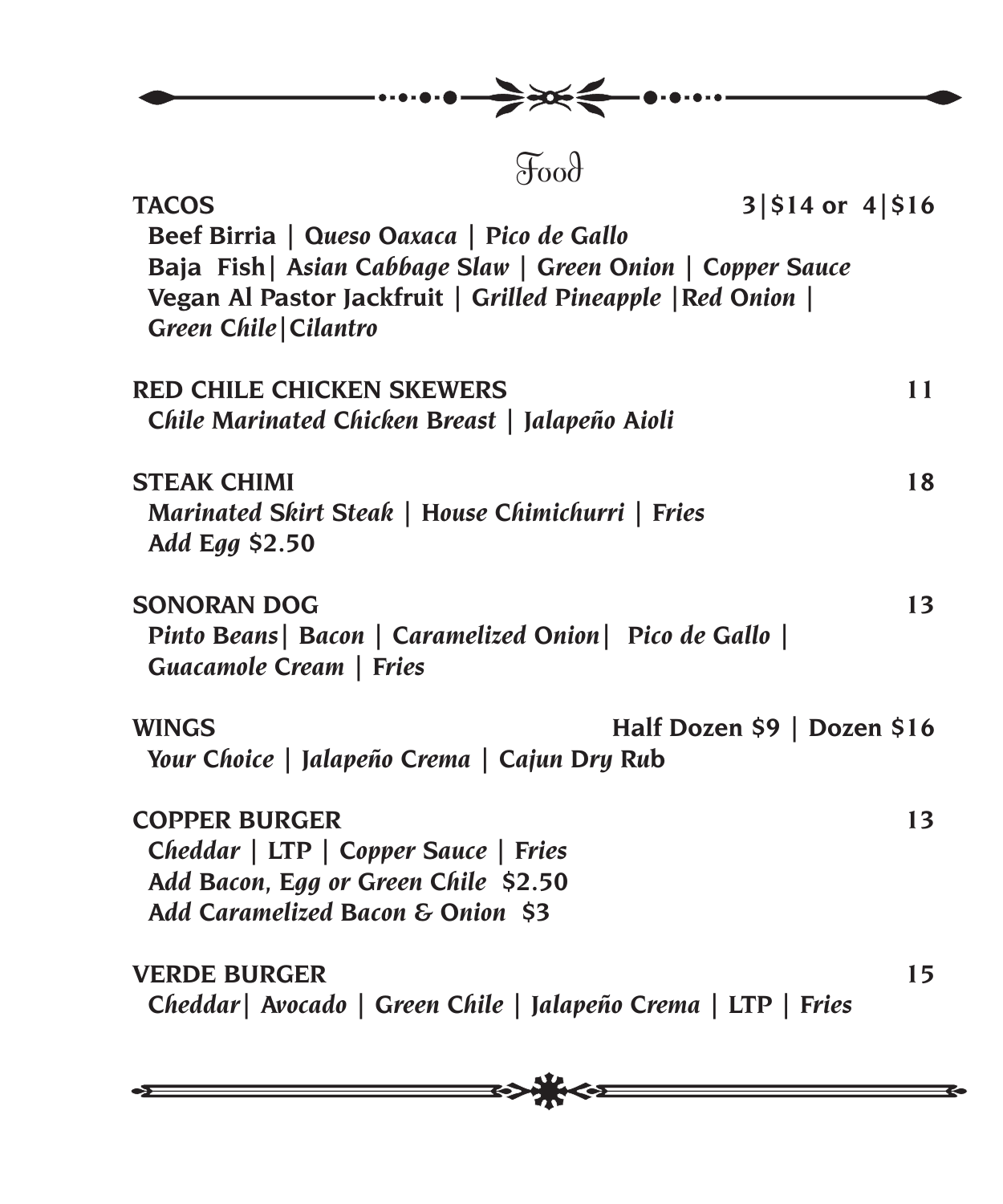#### **VODKA**

| Wodka, Rye, Poland                                      | 10 |
|---------------------------------------------------------|----|
| <b>Absolut, Wheat, Sweden</b>                           | 11 |
| <b>Absolut Citron</b> , Sweden                          | 11 |
| 44 Degrees North, Potatoes, Idaho                       | 11 |
| Good Vodka, Coffee Fruit, New York                      | 13 |
| Nikka Coffey Still Vodka, Corn and Malted Barley, Japan | 13 |
| <b>Absolut Elyx Single Estate, Wheat, Ahus Sweden</b>   | 13 |

#### **JUNIPER**

| Beefeater, London Dry Gin, London, England                     | 10 |
|----------------------------------------------------------------|----|
| Beefeater 24, London Dry Gin, London, England                  | 11 |
| Ford's Gin, London Dry Gin, London, England                    | 11 |
| Hayman's Old Tom, Old Tom, Essex, England                      | 11 |
| Rutte Old Simon, Oude Genever, Dordrecht, Nethernlands         | 11 |
| Bombay Sapphire East, London Dry Gin, Laverstoke Mill, England | 12 |
| Sipsmith London Dry, London Dry Gin, London, England           | 12 |
| Tanqueray, London Dry Gin, Cameron Bridge, Scotland            | 12 |
| <b>Empress, New Style, British Columbia, Canada</b>            | 12 |
| Edinburgh Seaside, New Style, Edinburgh, Scotland              | 12 |
| <b>Plymouth, Plymouth, Plymouth, England</b>                   | 12 |
| Hendricks, New Style, Girvan, Scotland                         | 13 |
| <b>Drumshanbo Gunpowder, New Style, Drumshanbo, Ireland</b>    | 13 |
| Plymouth Navy Strength, Plymouth, England                      | 13 |
| <b>Monkey 47, New Style, Black Forest, Germany</b>             | 16 |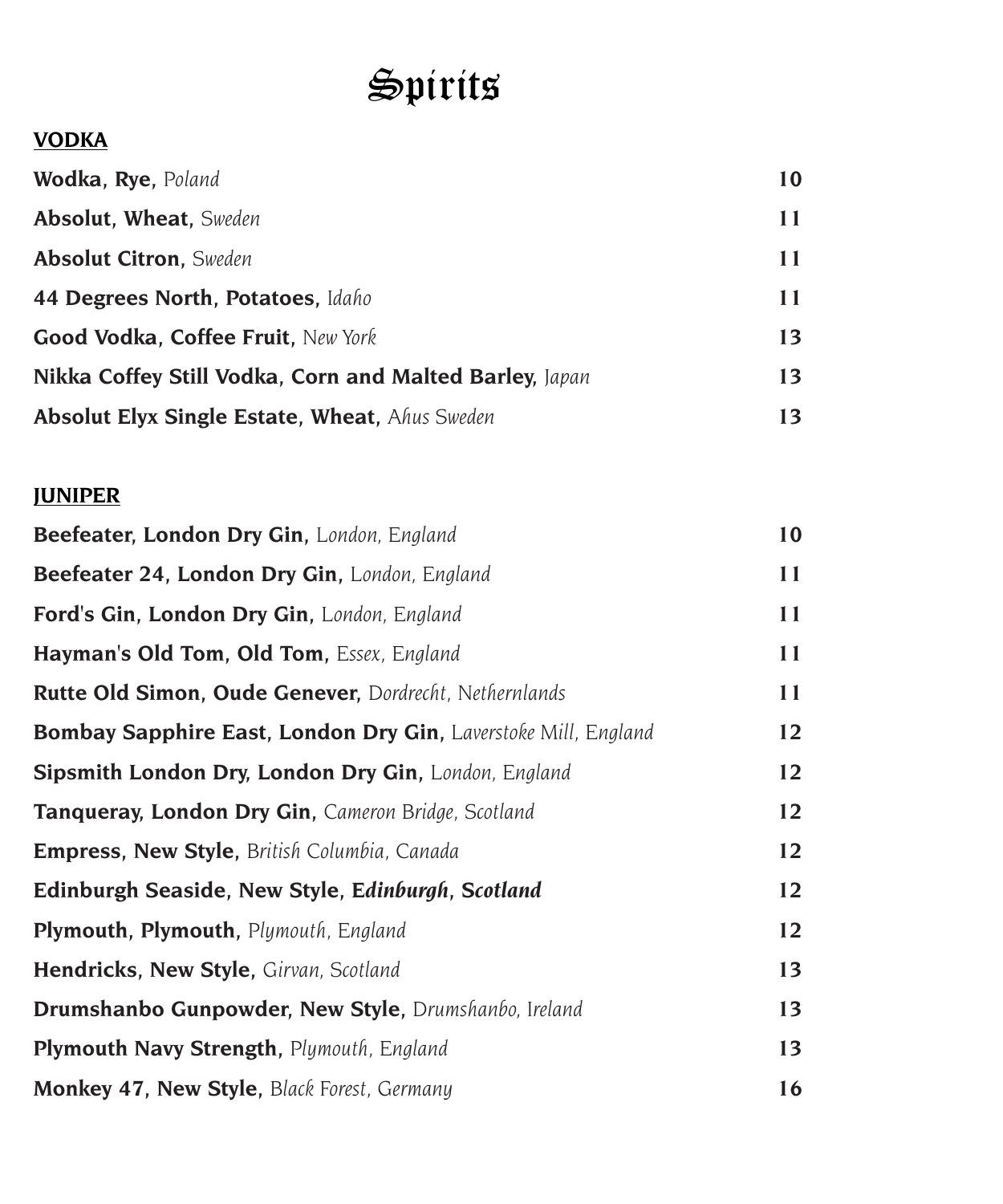## **CANE**

| Matusalem Platino, Column Still, Dominican Republic   | 10 |
|-------------------------------------------------------|----|
| Uruapan, Charranda, Blended, Mexico                   | 10 |
| Denizen, Aged Blend, Trinidad and Jamaica             | 10 |
| <b>Appleton Estate, Pot Still Blend, Jamaica</b>      | 11 |
| Cruzan Black Strap, Black, St. Croix                  | 11 |
| El Dorado 3, Pot Still Blend, Guyana                  | 11 |
| Rhum JM, Agricole, Martinique                         | 11 |
| Bacardi Ocho, Column Still, Puerto Rico I Mexico      | 12 |
| El Dorado 5, Pot Still Blend, Guyana                  | 12 |
| <b>Smith and Cross, Pure Pot, Jamaica</b>             | 12 |
| The Scarlet Ibis, Column Still, Trinidad              | 12 |
| J. Wray, Blended, Jamaica                             | 12 |
| Novo Fogo, Pure Pot Still Cachaça, Brazil             | 12 |
| Rhum Clement Select Barrel, Agricole, Martinique      | 12 |
| Mt. Gay Eclipse, Pot Still Blend, Barbados            | 13 |
| Novo Fogo Barrel Aged, Pure Pot Still Cachaça, Brazil | 14 |
| <b>Rhum JM VSOP, Agricole, Martinique</b>             | 15 |
| El Dorado 15, Pot Still Blend, Guyana                 | 17 |
| Caña Brava, Column Still, Panama                      | 21 |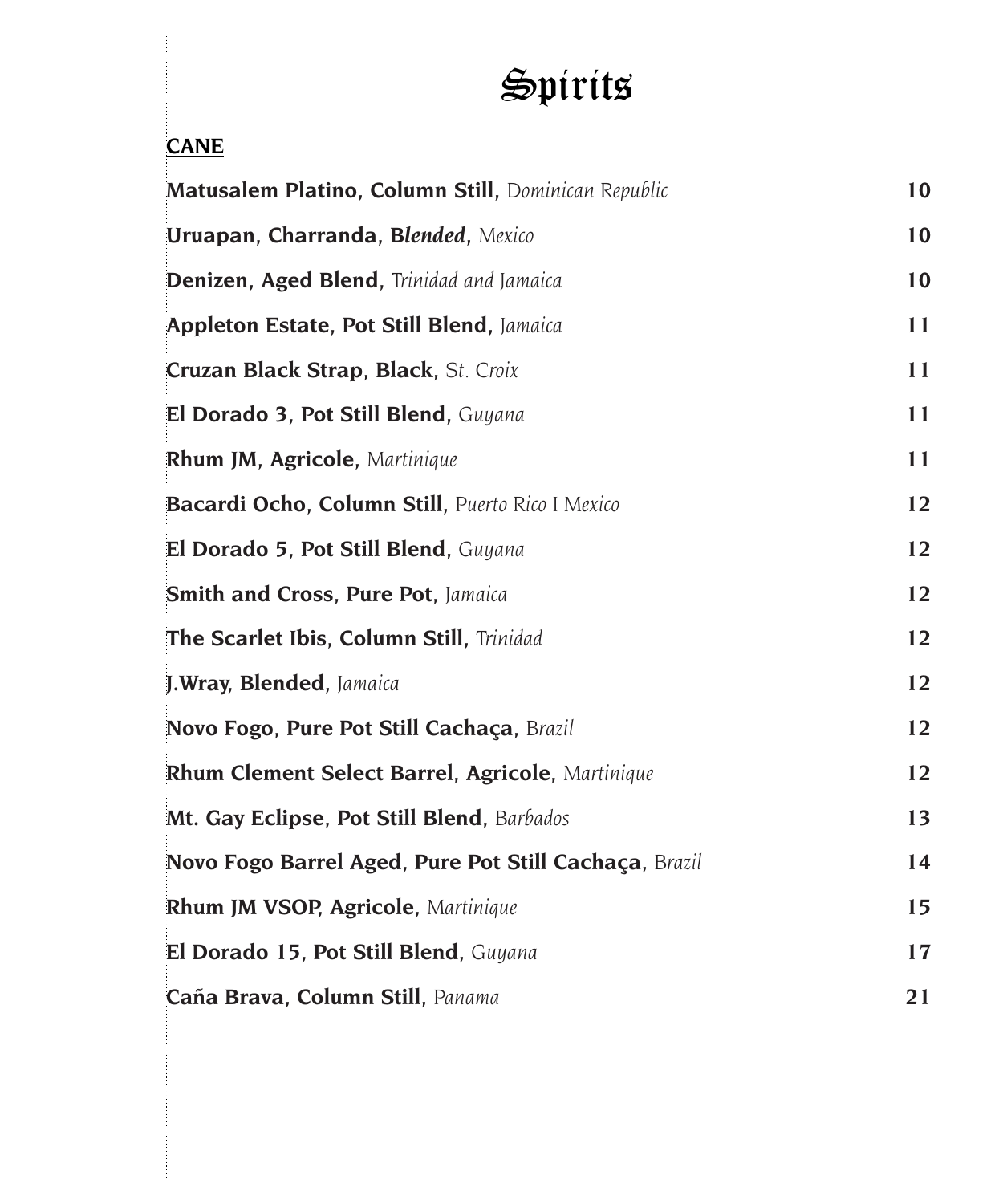#### **AGAVE**

| El Tequileño Blanco, Mixto, Tequila, Jalisco                                   | 10 |
|--------------------------------------------------------------------------------|----|
| Cimarron Blanco, Tequila, Atotonilco El Alto, Jalisco                          | 10 |
| Ojo De Tigre Joven, Mezcal Artesanal, Espadin and Tobala, Oaxaca and Puebla 12 |    |
| <b>Cimarron Reposado</b> , Tequila, Jalisco                                    | 12 |
| Milagro Silver, Tequila, Los Altos, Jalisco                                    | 12 |
| Ilegal Joven, Mezcal Artesanal, Espadin, Santiago Matatlan                     | 12 |
| Ilegal Reposado, Mezcal Artesanal, Espadin, Santiago Matatlan                  | 13 |
| El Tesoro Blanco, Tequila, Arrandas, Jalisco                                   | 12 |
| Siete Leguas Blanco, Los Altos, Jalisco                                        | 12 |
| Siete Leguas Reposado, Los Altos, Jalisco                                      | 13 |
| El Tequileño Platino, Tequila, Tequila, Jalisco                                | 14 |
| El Tesoro Reposado, Tequila, Arrandas, Jalisco                                 | 14 |
| Siete Leguas Añejo, Los Altos Jalisco                                          | 14 |
| El Tesoro Añejo, Tequila, Arrandas, Jalisco                                    | 15 |
| Fortaleza Still Strength, Tequila, Tequila, Jalisco                            | 15 |
| Fortaleza Blanco, Tequila, Tequila, Jalisco                                    | 17 |
| Fortaleza Reposado, Tequila, Tequila, Jalisco                                  | 19 |
| Del Maguey Tobala, Mezcal Artesanal, Tobala, Santa Maria, Albarradas           | 21 |
| Cruz De Fuego, Mezcal Artesanal, Madrecuishe, Santiago Matatlan                | 23 |
| <b>Don Julio 1942 Añejo Tequila, Los Altos, Jalisco</b>                        | 35 |
| Komos Cristalino Añejo Tequila, Los Valles, Jalisco                            | 40 |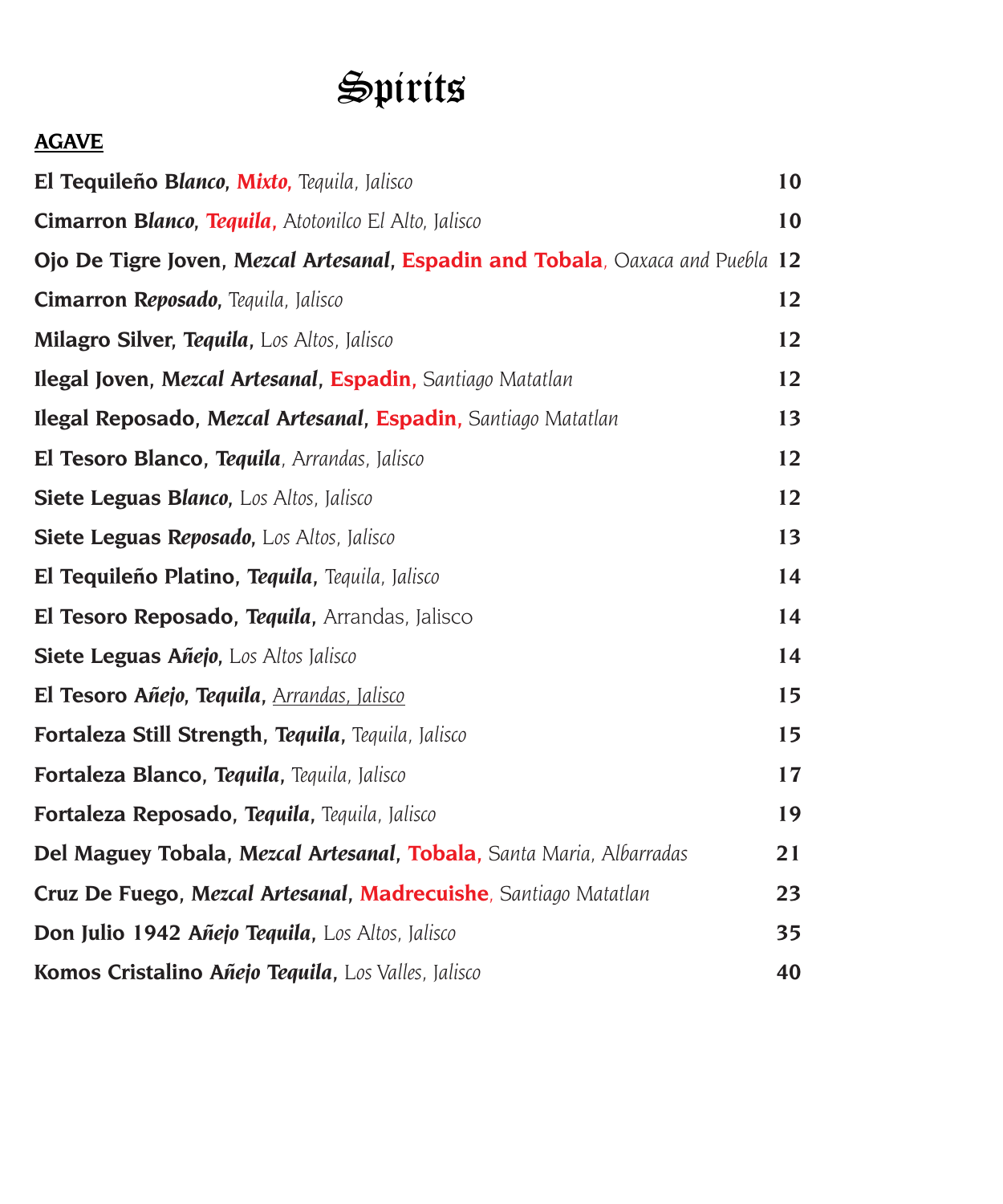#### **AMERICAN WHISK(E)Y**

| Evan Williams Black Label, Bourbon Whiskey   | 10 |
|----------------------------------------------|----|
| Heaven Hill Old Style, Bourbon Whiskey       | 10 |
| Old Overholt Rye Whiskey                     | 10 |
| Clyde Mays 110, Alabama Style Whiskey        | 11 |
| Crown Royal, Canadian Whisky                 | 11 |
| Lot 40, Canadian Rye Whisky                  | 11 |
| Jack Daniels No. 7, Tennessee Whiskey        | 11 |
| Evan Williams Single Barrel, Bourbon Whiskey | 12 |
| Wild Turkey 101, Bourbon Whiskey             | 12 |
| <b>Maker's Mark, Bourbon Whiskey</b>         | 12 |
| Old Overholt Bonded, Rye Whiskey             | 12 |
| Boxergrail, Rye Whiskey                      | 12 |
| Old Grand Dad Bonded, Bourbon Whiskey        | 13 |
| Old Forester 1870, Bourbon Whiskey           | 13 |
| High West American Prairie, Bourbon Whiskey  | 13 |
| High West Double Rye, Rye Whiskey            | 13 |
| Old Potrero 18th Century, Malted Rye Whiskey | 13 |
| Pikesville, Rye Whiskey                      | 13 |
| Hochstader's, Vatted Rye                     | 13 |
| Gentleman Jack, Tennessee Whiskey            | 14 |
| Old Grand Dad 114, Bourbon Whiskey           | 15 |
| Abasolo, Heirloom Corn Whisky                | 15 |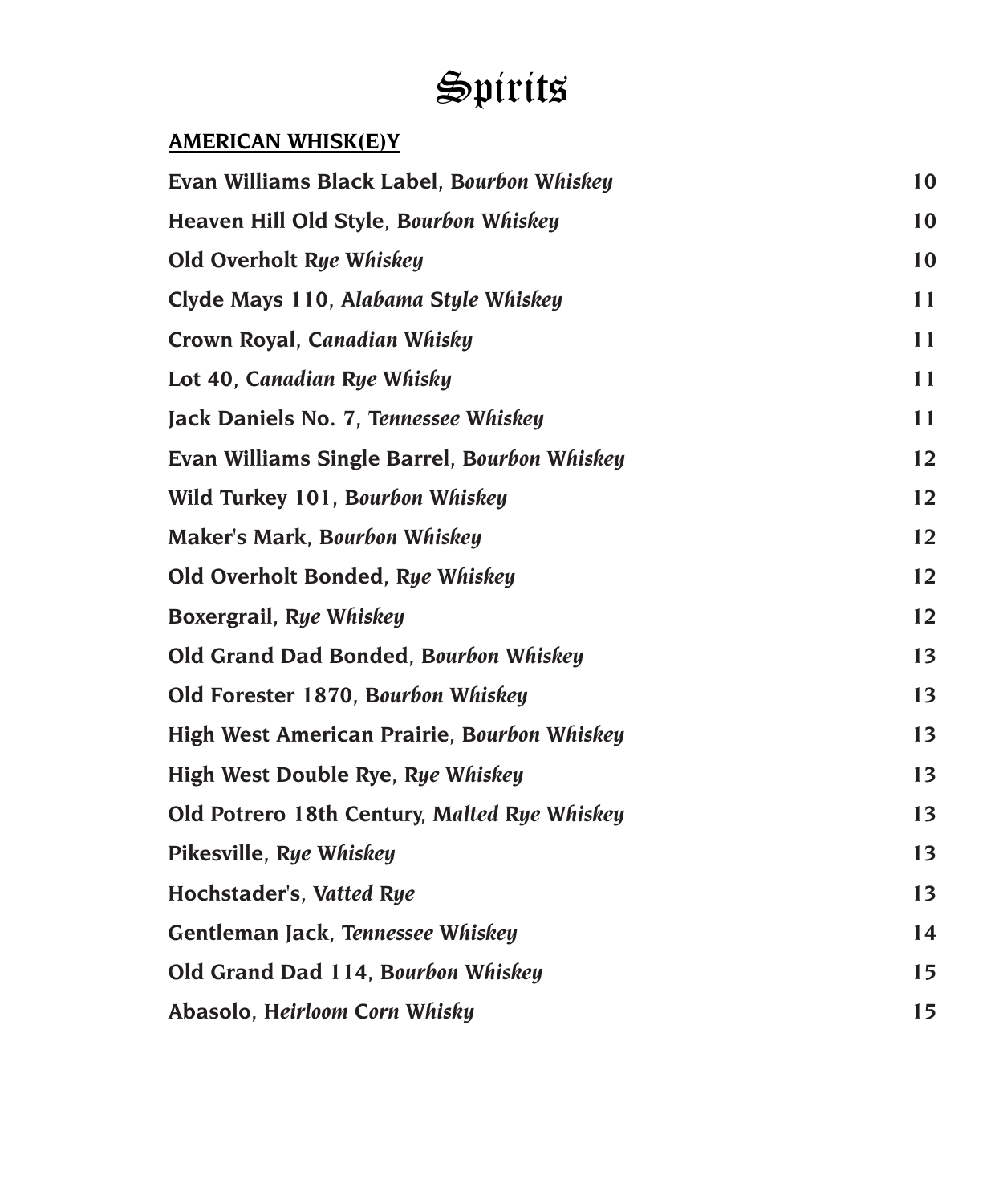#### **WORLD WHISK(E)Y**

| Jameson, Irish - Blended                                 | 11 |
|----------------------------------------------------------|----|
| Chivas Regal 12 - Blended Scotch                         | 12 |
| Powers Gold Label, Irish - Blended                       | 12 |
| Toki, Japanese - Blended                                 | 12 |
| Johnnie Walker Black Label - Blended Scotch              | 12 |
| Bruichladdich Port Charlotte, Single Malt Scotch - Islay | 12 |
| Teeling Small Batch, Irish - Blended                     | 13 |
| Redbreast 12, Irish - Single Pot                         | 13 |
| Nikka Coffey Still, Japanese - Grain                     | 13 |
| Craigellachie 13, Single Malt Scotch - Speyside          | 13 |
| Laphroaig Quarter Cask, Single Malt Scotch - Islay       | 13 |
| The Glenlivet 12, Single Malt Scotch - Speyside          | 13 |
| Aberfeldy 12, Single Malt Scotch - Highlands             | 14 |
| Redbreast 15, Irish - Single Pot                         | 15 |
| Nikka from the Barrel, Japanese - Malt & Grain           | 15 |
| Lagavulin 16, Single Malt Scotch - Islay                 | 15 |
| Highland Park 12, Single Malt Scotch - Isle of Orkney    | 15 |
| Penderyn Myth, Welsh - Single Malt                       | 15 |
| Chivas Regal Mizunara - Blended Scotch                   | 16 |
| Taketsuru Pure Malt, Japanese - Vatted Malt              | 17 |
| Chivas Regal 18, Blended Scotch                          | 19 |
| Johnnie Walker Blue Label, Blended Scotch                | 41 |
| Mars Asagi Madara, Japanese - Blended                    | 48 |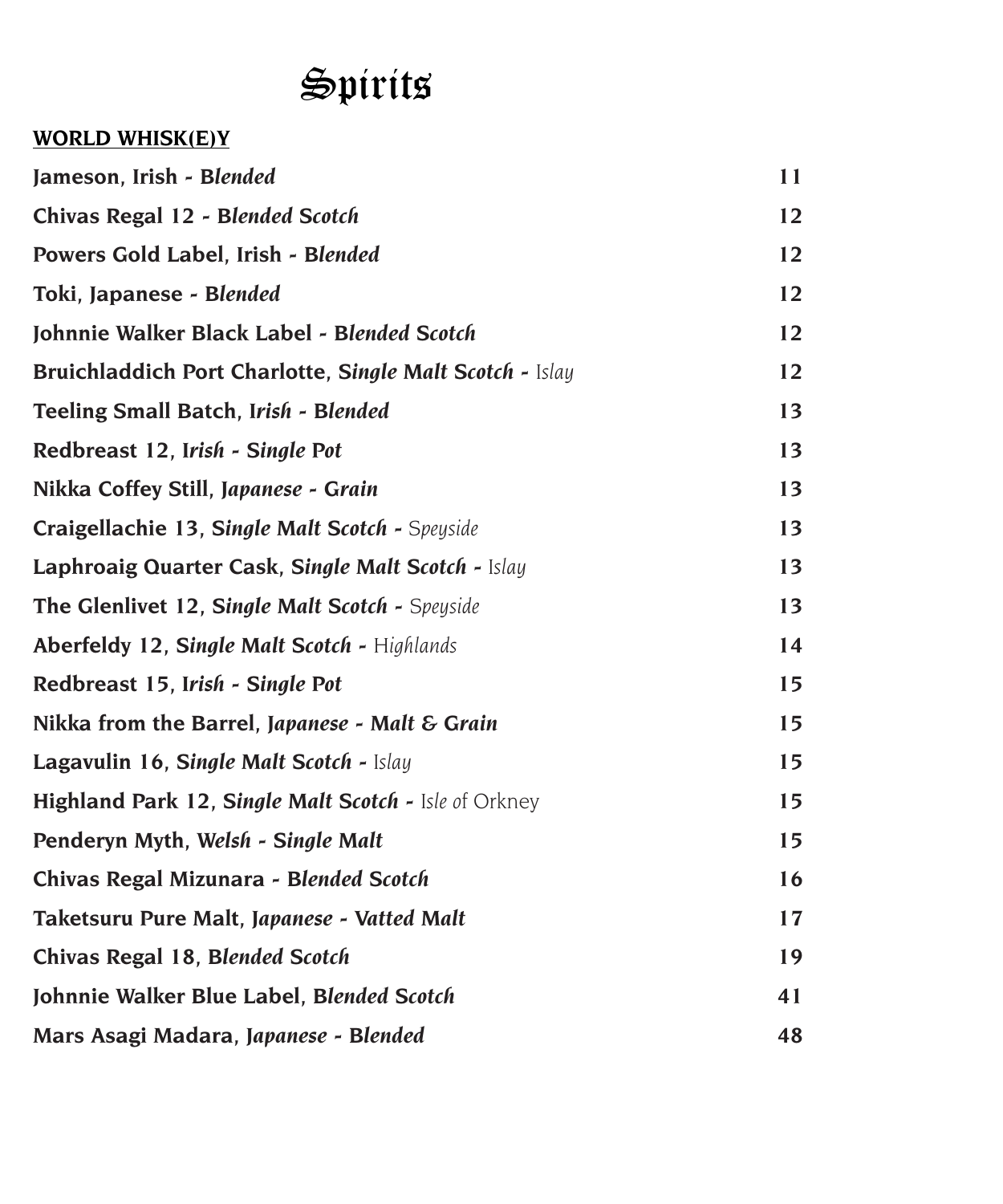#### **FORTIFIED & AROMATIZED WINE**

| Electrico Fino D.O. Montilla - Morila                               | 9  |
|---------------------------------------------------------------------|----|
| Bodegas Yuste "Aurora", Manzanilla                                  | 9  |
| Bodegas Yuste "Aurora", Amontillado Sherry                          | 9  |
| Lustau Solera Reserva "Don Nuño", Dry Oloroso                       | 9  |
| Lustau Almacenista "Pata de Gallina", Oloroso Sherry                | 9  |
| Lustau Almacenista "Cayetano del Pino et cia.", Palo Cortado Sherry | 10 |
| Neiport, White Port                                                 | 11 |
| Kopke 10 Year, Tawny Port                                           | 9  |
| Kopke 20 Year, Tawny Port                                           | 11 |
| Noilly Prat Extra Dry, Dry Vermouth                                 | 9  |
| Dolin Blanc, Vermouth de Chambery                                   | 9  |
| Routin Blanc, Blanc Vermouth                                        | 9  |
| Cocchi Vermouth di Torino, Sweet Vermouth                           | 9  |
| <b>Punt e Mes, Sweet Vermouth</b>                                   | 9  |
| Carpano Antica Formula, Sweet Vermouth                              | 9  |
| Lillet Blanc, Kina Style Aromatized Wine                            | 8  |
| Caperitif, Kina Style Aromatized Wine                               | 9  |
| Cocchi Americano, Kina Style Aromatized Wine                        | 9  |